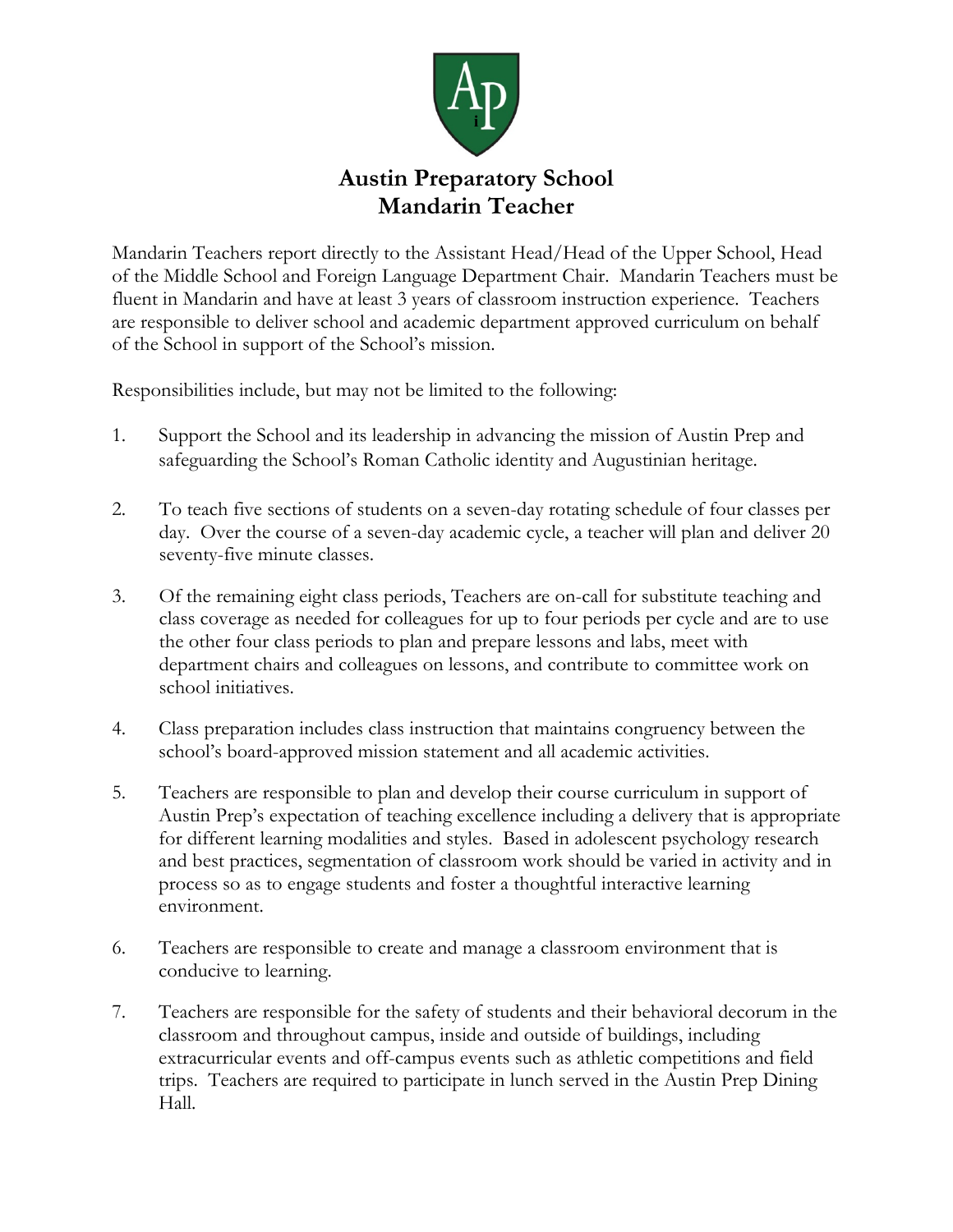- 8. Teachers are expected to collect, grade, and critique student work on a frequent basis. Teachers are expected to communicate the results of these assessments through a Learning Management System Portal and reach out to families proactively about excellent or sub-par performance via email, phone calls, or in-person meetings before or after school.
- 9. Teachers are responsible to act as Advisor for 10-12 advisory students. In performing their advisory duties, each Teacher/Advisor will meet with their advisory students four out of every five days in a calendar week. The Advisor is the champion to each advisee and should strive to know well each student in the advisory. The Advisor is the main point of contact for families as they navigate their journey through Austin Prep. As such, each Advisor is responsible to ensure that each advisee is performing to their best potential. Advisors are required to write a letter to the student and the student's family twice per year to clearly discuss the advisee students' progress, uniqueness, challenges and successes.
- 10. Teachers are required to moderate a student club or study hall during the break between second and third period each school day. The student club and activity should be designed and executed by the Teacher so as to be an integral enhancement of the student's academic and social experience.
- 11. Teachers are expected to attend and participate in professional development opportunities as needed to maintain and improve their professional capability and as recommended by the Upper School or Middle School Head. This includes teacher inservice programs, and internal and external professional development sessions.
- 12. Teachers are expected to assist and participate in the planning and the presentation of school assemblies and programs as well as in field trips and other student experiential learning opportunities.
- 13. Teachers are expected to attend and actively participate in regular faculty meetings to discuss routine school matters and exchange ideas on issues of educational and philosophical interest and concern.
- 14. Teachers are expected to meet with their department chair to discuss personal and professional development toward reaching clearly defined goals.
- 15. Educators, in their roles as Teachers and Advisors are expected to support Austin Prep students and families as a manifestation of our core value of community. Teachers are expected to support and celebrate our students by attending co-curricular arts, athletic events and student performances throughout the school year.
- 16. To support the School and its leadership in advancing the mission of Austin Prep.
- 17. To perform other duties as assigned by the Head of School.